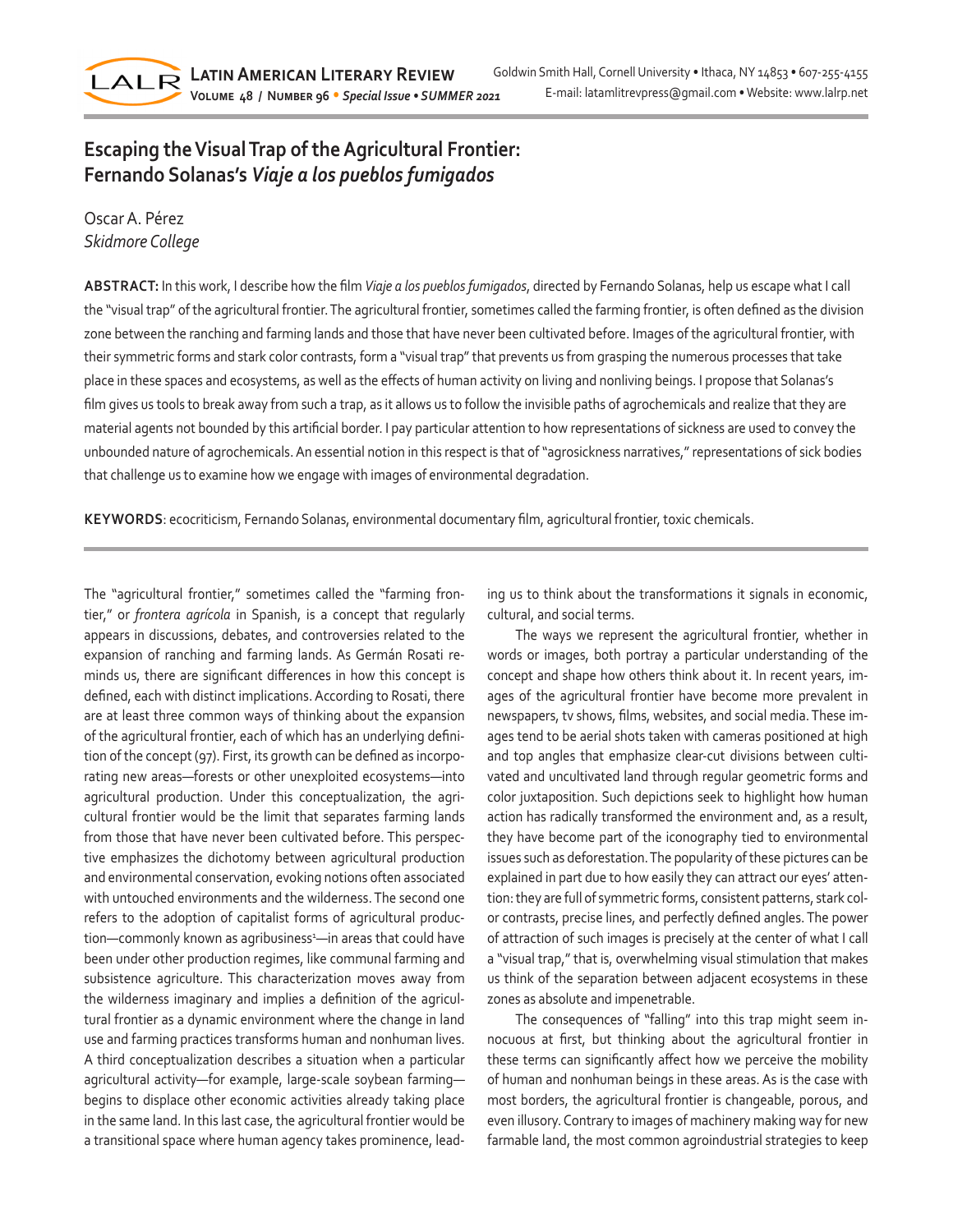nature at bay are not mechanical but chemical (Schiesari et al. 2). Agrochemicals are so widespread and used in such large quantities that they are among the fastest-growing global change agents (Bernhardt et al. 88). A large proportion of chemicals used in agriculture are pesticides and herbicides intended to act as watchdogs tasked with protecting crops from various plants, insects, snails, slugs, birds, bacteria, and fungi, among other living beings, which can be considered a threat to agricultural production. However, like human-created borders elsewhere, the agricultural frontier is a very porous one. In this sense, agricultural frontier dynamics at times seem to mirror those of other border environments. Animal, plant, fungal, and bacterial species, along with nonliving matter, cross such a border regularly, challenging the farmers, machinery, and chemical agents that try to stop them. Conversely, biological and chemical agents originated in the crops travel to uncultivated areas, transported by air and water currents, among other ways. The most familiar images of the agricultural frontier invisibilize this mobility and prevent us from grasping the complexity of the numerous processes that take place in these spaces and ecosystems, as well as the effects of human activity on living and nonliving beings.

Like other artistic expressions, film can provide invaluable tools to break away from the visual trap of the agricultural frontier. It allows us to see beyond symmetric patterns and clearly defined lines to understand their artificiality. When it follows the invisible paths of toxic chemicals, it can also make us realize that thinking about such substances as watchdogs, the metaphor I previously mentioned, is not only incorrect but dangerous. Toxic chemicals are themselves material agents that could not care less about this artificial border. They spread beyond its apparent limits with ease, both within and outside, on the surface and underground, attached to the crops they are supposed to protect and transported by neighboring water currents, popping up in the most inconspicuous places.

In this article, I examine how Fernando "Pino" Solanas's documentary film *Viaje a los pueblos fumigados* (2018), or *A Journey to the Fumigated Towns2* , helps us overcome the visual trap of agricultural frontier images. Although this film examines the social, political, economic, and historical circumstances that have promoted the use of massive quantities of agrochemicals in Argentina, I pay particular attention to representations of border environments and the mobility of pesticides. *Viaje* pushes us to interrogate how we engage with images of environmental degradation and, at the same time, reveals the intricate connections between representational, environmental, and health issues. It does so by juxtaposing aerial shots and representations at ground level of humans, nonhuman animals, and plants that inhabit the ecosystems transformed by the clearing of woods and forests. Thus, the film explicitly resists the "flattening" of the land, a neoliberal impulse that disregards the ecologies of the areas portrayed. Moreover, it makes evident the artificiality of the human-made boundary by highlighting the unrestrained nature of the agrochemicals used to keep the frontier in place.

#### **A Technosocial Perspective**

In recent years, we have witnessed the emergence of a significant number of Latin American films that look at the effects of pesticide use in agriculture, with a large percentage of them coming from Argentina. The list is long and includes fiction films like *La tierra roja* (*The Red Land*; Dir. Diego Martínez Vignatti, 2015), *El rocío* (Dew; Dir. Emiliano Griego, 2018), and *Respira: Transgénesis* (Breathe: Transgenesis; Dir. Gabriel Grieco, 2019). However, the documentary genre is perhaps the most prolific in this area. We could mention, to name a few, *Desierto verde* (Green Desert; Dir. Ulises de la Orden, 2013), *Pueblo verde* (Green Town; Dir. Sebastián Rodrigo Jaurs, 2015), *Andrés Carrasco: ciencia disruptiva* (Andrés Carrasco: Disruptive Science; Dir. Valeria Tucci, 2019), and Colectivo Documental Semillas's web series *El agronegocio letal* (Lethal Agribusiness), directed by Juan Pablo Lepore, which includes *La jugada del peón* (The Pawn Move; 2015), *Dique Chico: fumigación impune* (Dique Chico: Unpunished Fumigation; 2018), and *Arroyo Leyes: la frutilla del postre* (Arroyo Leyes: The Icing on the Cake; 2019). Many of these films feature images of the agricultural frontier, depictions that allow us to study how it is represented and what effects such representations have on our understanding of the concept. In this article, however, I focus only on one of them: the documentary film *Viaje a los pueblos fumigados*, by Fernando "Pino" Solanas.

Solanas was a very productive Argentinian filmmaker, directing more than twenty films, including fiction and documentary feature and short films. Some of his works have received significant critical attention and recognition, including *Tangos, el exilio de Gardel* (*Tangos, the Exile of Gardel*; 1985), *Sur* (*The South*; 1988), and *El viaje* (*The Journey*; 1992), as well as the documentary film *Memoria del saqueo* (*Social Genocide*; 2004). His work as a filmmaker is devoted to examining historical, political, social, economic, and cultural issues related to his home country. When it comes to his documentary films, critics have noted the presence of a national political project against the dehumanizing effects of globalization (Levit Koldorf 333), a personal style influenced by his political militancy that resembles a reporter's search for answers (Tavares 18), and his reflective use of voice-over to build arguments that highlight neoliberalism's incongruities (Bonano and Sánchez). Indeed, his film production is deeply concerned with exploring the effects of decisions taken by those in power on the lives of Argentinians, especially the most vulnerable, being at the same time an integral part of social and political struggles.3 One notable aspect of Solanas's production is its analysis of how interwoven politics and technology have been in Argentina's recent history. Although this concern emerges in many of his works, it is central in what I call his *technosocial* films, that is, those that center on issues at the convergence of science, technology, politics, and society. Such films include *Argentina latente* (Latent Argentina; 2007), *La próxima estación* (The Next Station; 2008), *Tierra sublevada: Oro impuro* (Riotous Land: Impure Gold; 2009), *Tierra sublevada: Oro negro* (Riotous Land: Black Gold;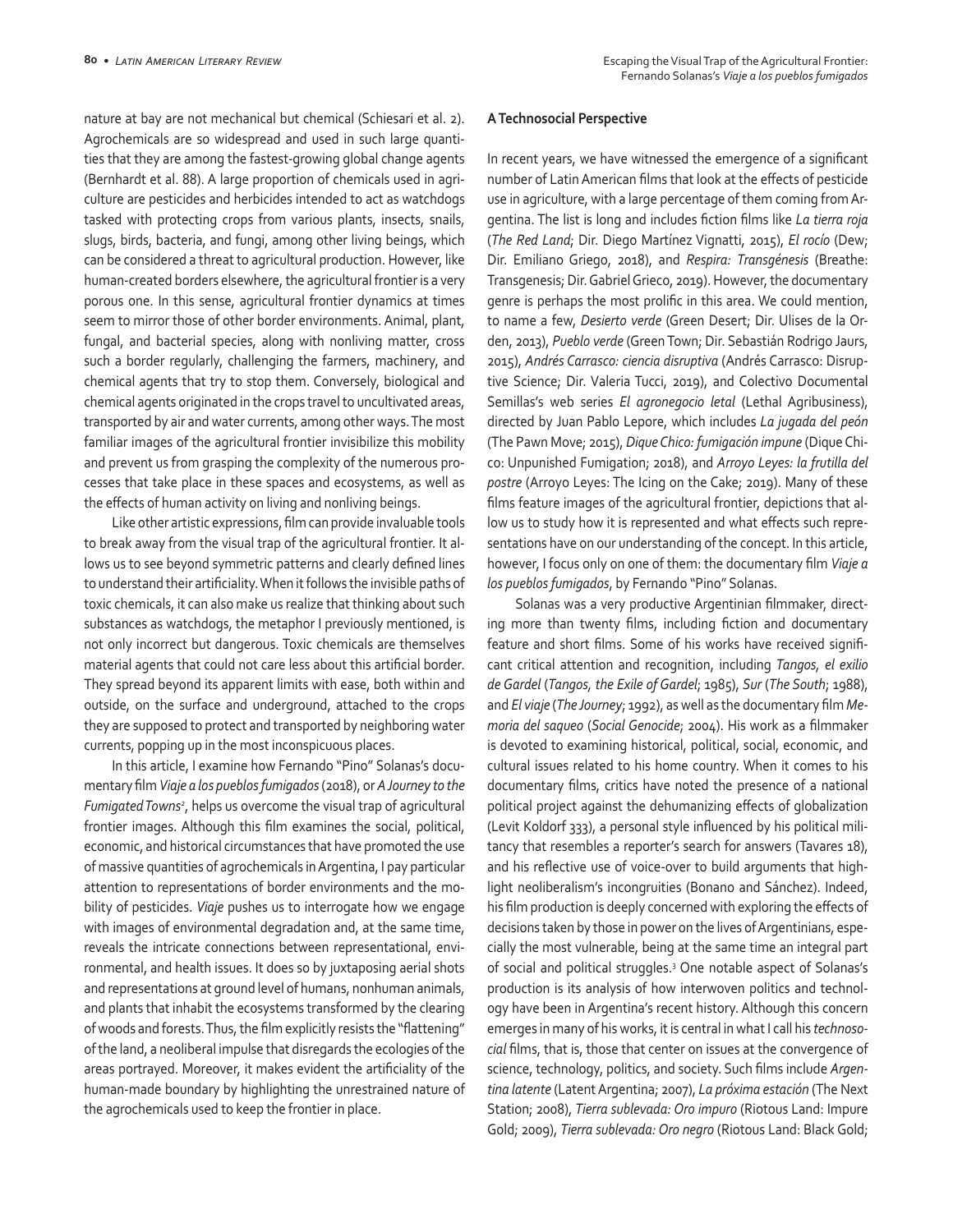## 2011), *La guerra del fracking* (The Fracking War; 2013), and *Viaje a los pueblos fumigados*.

*Viaje* is part of the long and deep-rooted tradition of social documentary films in Latin America, that is, "documentaries with a human subject and a descriptive or transformative concern" (Burton 3). However, it is also a film in dialogue with global trends, a characteristic of contemporary documentary filmmaking in the region (Arenillas and Lazzara 7). The film also continues Solanas's overall project, characterized by the inseparability of politics and aesthetics, as many critics have noticed. Solanas is a leading figure of Third Cinema, or *Tercer Cine*, a movement originated in the 1960s that sought to push audiences to take action in social issues by positioning itself as an alternative to Hollywood film productions and European art cinema. Scholars such as Soledad Fernández Bouzo and Patricio Bruno Besana see a connection between Third Cinema and contemporary networks of *cine comunitario ambientalista*, or environmentalist community cinema, locating *Viaje* at this convergence (90).

The film brings together many recurrent concerns, themes, techniques, and perspectives found in Solanas's work. While aesthetically and discursively the film is shaped by Solanas's unique style, it is also informed by conventions and iconography associated with the environmental documentary film, a genre that exhibits the tensions and complex negotiations at the intersection of raising environmental awareness and contemporary documentary filmmaking (Hughes 10). In *Viaje*, Solanas's primary concern is to reveal what Amalia Leguizamón has called the "synergies of power" in Argentina's agrarian transformation, that is, the "structural and symbolic dimensions of domination that operate simultaneously and across time to create, compound, and legitimate environmental injustice" (15). It does so by traveling across *la Argentina fumigada*, or "the fumigated Argentina," a term Fernanda Sández has used to describe the widespread presence of agrochemicals across Argentinian towns and cities. Even though this film's scope is much more ambitious, I believe it provides a good example of how the agricultural frontier is visually constructed and how such construction is then challenged.

# **Unflattening the Land**

Before we see any footage and while the opening credits of *Viaje* are being shown on a solid black background, we can hear whirling helicopter rotors. The non-diegetic sound prepares the audience for the opening sequence. When the dark background gives way to the first images, we are in the air, flying above northern Argentina, as indicated through on-screen text. A series of aerial shots comprises this first sequence. We notice a similar composition of the frame in each of them: an individual bulldozer at the center tearing down trees. The sound of the whirling rotors is drowned out by diegetic sounds of roaring bulldozers and falling trees, directing our complete attention to the scenes. The percentage of cleared land on the screen increases in each shot, from a single lane created by a machine as it goes through the forest to a site in which no tree is left standing. New agricultural frontiers are emerging before our eyes. The 40-second sequence fulfills a variety of goals. Discursively, it shows the amount of destruction that one piece of machinery can do in what seems to be an incredibly short amount of time, bringing attention to how urgent this issue is. This is an example of what Gabriela Merlinsky and Paula Serafini have called *estética de urgencia*, or "urgency aesthetics," which seeks to convey the magnitude of environmental devastation by visibilizing the violence exerted on the land and the communities that inhabit it (82). Structurally, the sequence works as a succession of establishing shots to locate us at the origin—and end—of the problems that emerge with the use of large amounts of agrochemicals. Soon after, the camera at ground level is traveling with a group of people through cleared woodland, which could very well be one of the areas we saw from the air. Rhetorically, it establishes a contrast between two perspectives on the issue: one that witnesses the devastation from afar, and another one, which the film favors, that is interested in exploring what is behind those images and hearing the stories of those affected. As a result, this sequence also juxtaposes distinct conceptualizations of the agricultural frontier.

The opening sequence reproduces some iconographic images of the agricultural frontier: aerial shots of heavy machinery clearing uncultivated land to give way to future crops, symmetric deforestation patterns, and large brownish sections of dusty cleared land contrasting with an adjacent green wooded area. However, we are immediately transported to ground level, accompanying a group of local residents who travel to cleared areas to remove fallen trees before they get burned. This time, the camera shows us scenes with little in common with the flatness and homogeneity we saw from the air. We now witness a group of young people climbing mountains of fallen trees that take the bottom half of the screen, walking between the trunks as if it was an irregular maze of wood that frequently rises above their heads, at times making them indistinguishable from branches and trunks. The composition of the frames defies the "flattening" of the land that is common in aerial shots of the agricultural frontier. In this case, we have a tridimensional space that challenges the symmetry, unwavering lines, and defined patterns portrayed from the sky, a space in which human and nonhuman beings blend. Aerial shots, particularly those from a top angle, tend to evoke human efforts to discipline the land, such as those we find in maps. If maps—the expression of "flatten" land par excellence—represent symbolic possession and support colonizing enterprises, Solanas's "unflattening" of the land, that is, his intentional effort to move away from bidimensional representations of complex ecosystems, becomes even more significant: it defies neoliberal claims of ownership.

Solanas then visits a Wichí community surrounded by *desmontes*, as the zones of recently cleared land—or in the process of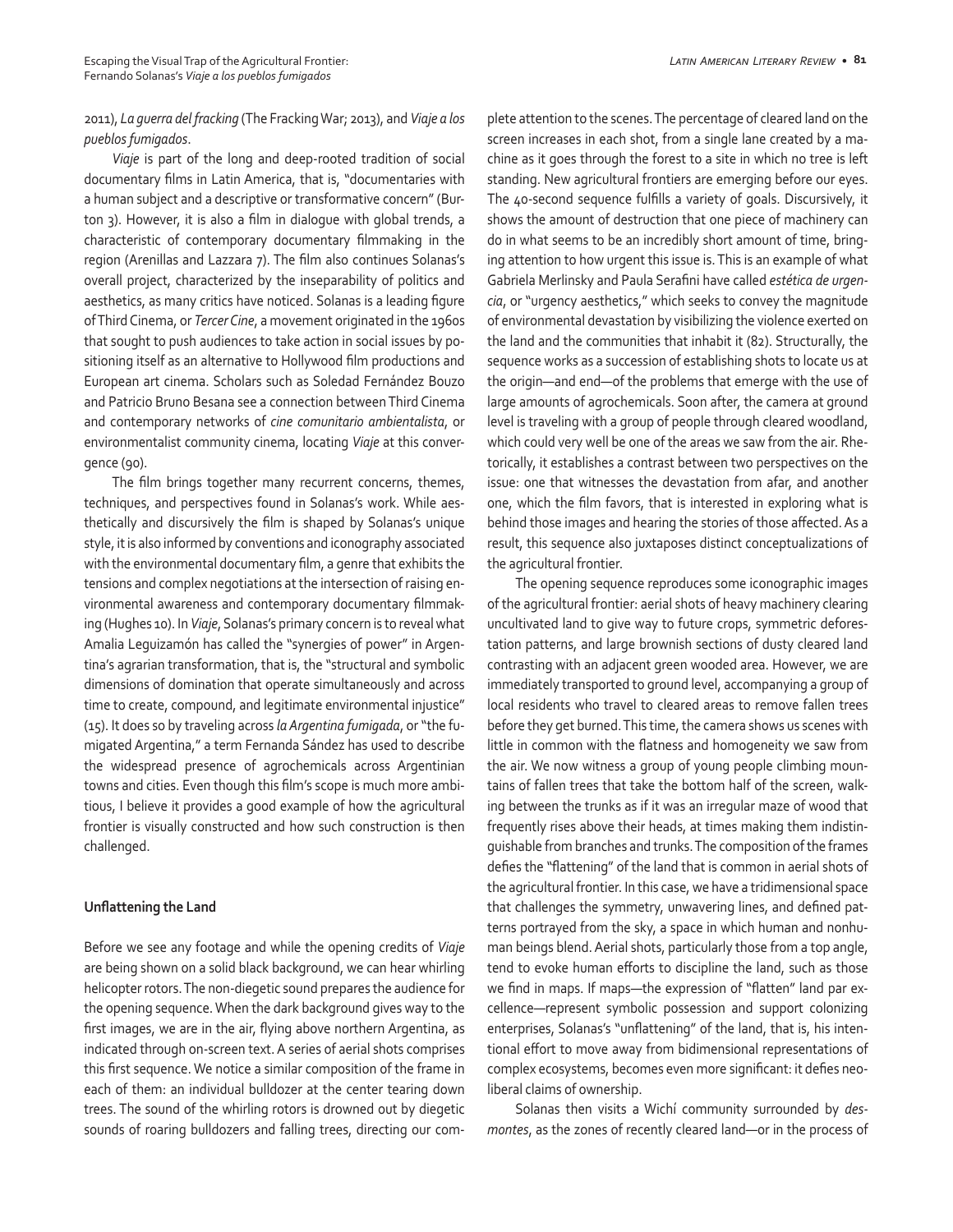being cleared—are known in Spanish. The camera focuses on an elder member of the Wichí, identified as Cacique Don Juan. He walks through an area where the soil still shows the marks of machinery, and in the background, we can see many fallen trees mixed with a few still standing. An agricultural frontier is being created. He walks towards a wrecked mistol, describes how the tree used to provide food for his community, and explains how destroying it is a direct attack against his community's survival. The camera takes a step back to give us a better idea of the tree's size, which almost doubles Don Juan's height. As he carefully touches the leaves and fruits of the smashed tree, a lump grows in his throat, overwhelmed by the devastation. We, the viewers, can feel some of Don Juan's pain and become enraged by the situation. Here, Solanas appeals to our affective response to denounce how erecting the agricultural frontier is an act of violence that affects human and nonhuman beings alike. It will not be the only time the director asks for our empathy. Throughout the film, he relies on various affective processes to mobilize our anger, disgust, and indignation into action.

#### **Agrosickness Narratives**

While visiting the Wichí, the film's attention changes from the physical destruction of habitats caused by *desmontes* to the chemical assaults against this community. The seamless transition announces one of the main arguments in this film: these two acts of violence are inextricable. Using an inductive technique common in the director's work, Solanas takes the Wichí experience as a starting point to discuss the effects of toxic chemicals on farmworkers and rural and urban populations more generally.

In this part, we begin to see the deployment of what I call "agrosickness narratives," which are present in many contemporary works that look at agribusiness's social, cultural, and environmental effects. My definition of this concept is informed by what Heather Houser calls ecosickness fiction. Houser uses this term to identify a group of contemporary novels and memoirs that, through the deployment of affect in representations of sick bodies, bring readers to environmental consciousness (2). Houser revisits the notion of sickness, warning us that she does not use it as a synonym of either "disease" or "illness." Instead, she sees sickness as a relational concept that "cannot be confined to a single system and links up the biomedical, environmental, social, and ethicopolitical; and it shows the imbrication of human and environment" (11). Ecosickness fiction, according to the critic, makes us realize that dilemmas in the environmental and biomedical domains pose representational dilemmas that no single literary movement or genre can fully resolve (4). I find Houser's concept stimulating and helpful to analyze recent Latin American literary and film works that interrogate the effects of large-scale global agricultural production.

Thinking of the notion of ecosickness as it relates to the particular context of agribusiness and at the same time beyond the realm of literary fiction, I consider agrosickness narratives as a sort of trope, a set of discursive and aesthetic motifs that characterize the representations of sick bodies in works that intend to raise awareness about the negative effects of modern agriculture and foster environmental consciousness more generally. Sickness is commonly triggered by pesticides, herbicides, and other toxic chemicals commonly used in intensive farming, and it affects human and nonhuman living beings alike. Moreover, sick bodies work as a metonymy of a more extensive system of environmental degradation, one that extends to not only the physical health of human and nonhuman beings but has boundless ramifications over many other domains. Agrosickness narratives can be found in various novels, graphic novels, short stories, fictional films, and documentary films, among others. In many of these works, agrosickness narratives are often a starting point in a quest to examine the decisions, actions, processes, and systems causing environmental degradation, of which sickness becomes a visible symptom. Such narratives are central in *Viaje*, as they trigger an examination of the Argentinian agricultural industry's profound changes during the last decades. For our purposes, agrosickness narratives draw attention to the artificiality of the agricultural frontier and help us think about the unbounded nature of agrochemicals.

### **Agrochemicals Unbounded**

The majority of the film is devoted to exposing how agrochemicals cannot be contained. After leaving the north of Argentina, Solanas travels to Mar del Plata, where we find him in the kitchen of a middle-class home. While washing some leafy plants in the sink, his host explains that most vegetables are contaminated with pesticides and herbicides. Shots of fields been treated with agrochemicals are introduced to remind us about the connection visually. In the next scene, Solanas and his host sit at a dining table next to a field cultivated with organic techniques. The host explains the origins of the organic farm by describing how they went to the market to buy vegetables, took them to a laboratory to analyze them, and found agrochemicals in them. Then they had an analysis performed on themselves and found some of the same agrochemicals present in the vegetables. Solanas wonders about the presence of agrochemicals in his body, and the host encourages Solanas to get an analysis. This brief encounter speaks to what Stacy Alaimo describes as a "material memoir," a text that "epitomizes life in risk society […] as it dramatizes the compulsion to undertake 'scientific' investigations of one's daily life" (95). When Solanas visits the laboratory and then gets the analysis results, we see a convergence of the self and the social, a diffusion of the limits between the external and the internal, and a recognition of the material continuity between the human and the other-than-human world.

In a sequence of about two minutes, Solanas presents a series of shots that seem to follow the path of agrochemicals. First, im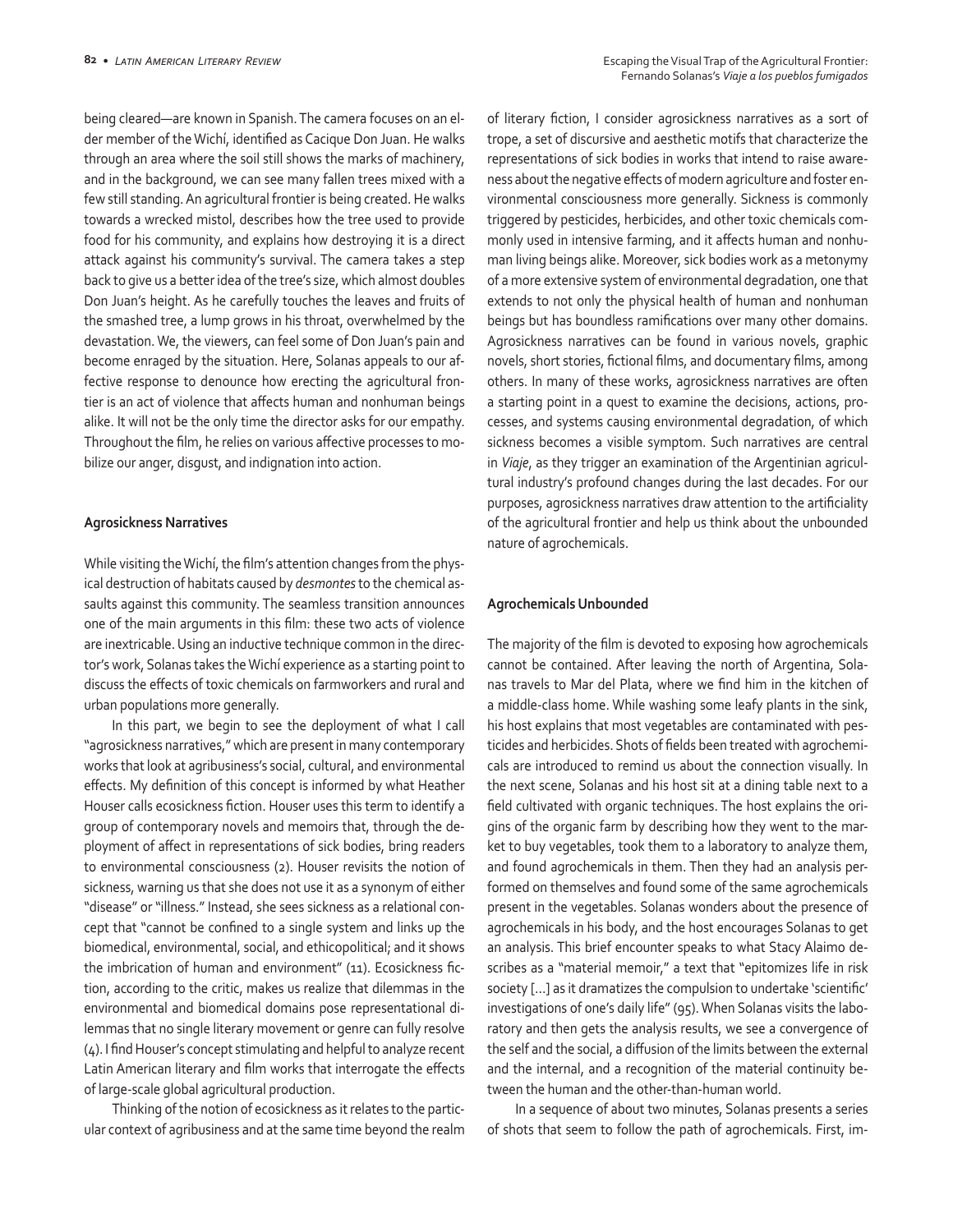ages of planes, tractors, and other machinery spreading agrochemicals in fields are presented while Solanas, in a voice-over, describes the widespread use of toxic chemicals in Argentinian fields. Next, we see shots of metallic silos that characterize storage facilities, followed by trucks transporting agricultural products. Solanas tells us how agrochemicals are also used at this stage to combat certain plagues, a use that had resulted in the death of many truck drivers. A shot of a drain dropping water into a water current closes the sequence. By following the invisible path of agrochemicals, the director is explicitly describing their unbounded nature. The voice-over reminds us by example that not seeing something does not mean it does not exist.

As in many agrosickness narratives, the testimonies of experts play a significant role in *Viaje*. Solanas visits many experts, including physicians, veterinarians, biologists, and agricultural engineers. A common theme in his conversations with these experts is how there is significant scientific evidence that connects the use of pesticides and herbicides with certain health conditions, but such evidence does not receive the attention it deserves. Solanas's journey attempts to bring more attention to this matter and, as agrosickness narratives commonly do, uses the human body as evidence of the negative health effects of agrochemicals. An important portion of the film is devoted to providing such evidence. At some point, a doctor describes a high incidence of physical malformations among inhabitants of fumigated neighborhoods and towns, while the camera focuses on newborns whose bodies visibly depart from the norm. In another instance, human bodies in glass jars are shown as evidence of the kind of effects toxic chemicals can have. Solanas also visits some of the communities affected, where the camera visually documents the cases they find. Through agrosickness narratives, the film establishes how toxic agrochemicals cannot be contained, much less restricted to zones adjacent to the agricultural frontier, by relying on the trope of overlooked scientific expertise. Moreover, just as the disregarded experts commonly found in disaster movies, we ignore their warnings at our peril.

Relying on agrosickness narratives to promote environmental consciousness, as *Viaje* does, certainly comes with ethical problems. Scholars in disability studies have been particularly vocal about how disabled bodies, including those affected by disease, should not be used as signs to represent a departure from normalcy and the idea that things can be "really bad." Indeed, one can raise these concerns regarding the ethics of representation of sickness in the film. *Viaje*, nonetheless, deploys other mechanisms to dismantle the visual trap of mainstream agricultural frontier images.

#### **Unstable Borders**

Close to the end of the film, the camera returns to the agricultural frontier. New aerial footage shows us images that parallel the sequence at the beginning. There are, however, important distinctions. Although the symmetric patterns and contrasting tones are still present, we now see a shot in which the frontier has been established. Different shades of green indicate the presence of crops growing in the claimed land as if suggesting an irreversible process. Nevertheless, the camera does not give us enough time to fall into this visual trap. In the next shot, the frame is filled with a mixture of irregular shapes of land and water. Solanas tells us that we are before the results of flooding. Water has destroyed the agricultural frontier and drawn its own border at its will. We can see irregular patterns that extend through cultivated and uncultivated lands. The sequence continues with more footage of water roaming through urban spaces, destroying houses, eroding land, and covering streets. In these images, water becomes a material agent that highlights the instability of human-made divisions. It is no longer possible to think about the agricultural frontier as an impenetrable barrier.

The camara then follows Solanas back to the area where the documentary began. Through voice-over, the director describes the continuous advances of heavy machinery that push the agricultural frontier further and displace the Wichí from their lands. At some point, a member of the Wichí points to a wire fence and describes how it passes through an area that serves as the community's cemetery, leaving their buried ancestors on both sides. The camera is located on the side of uncleared land, next to the man, literary positioning us on his side. The underlying notion of the agricultural frontier that Solanas seems to favor is one in which agribusiness modes of production are not taming the wilderness but destroying existing modes of life in which humans relate to their environment through more sustainable practices. This position is supported by images of Wichí communities displaced by previous *desmontes*. Barefoot Wichí children in dirty old clothes push us to empathize by indignation.

The previous sequence is essential in dismantling the visual trap of agricultural frontier images. It refuses to portray uncultivated land as untouched by humans. As the group walks through the forest, we become aware that the Wichí have long-lasting roots in these lands. This scene points to the continuity between human and nonhuman bodies in the material world, particularly by emphasizing the connections between the Wichí and their environment. As spectators, we realize the frontier is a neoliberal construction and, by acknowledging its nature, we begin to understand its contradictions.

#### **Final Remarks**

Even though Solanas's documentary film *Viaje a los pueblos fumigados* focuses on issues that go beyond thinking about the agricultural frontier, it is important to analyze how this film, like many other visual culture texts, represent this concept given that it is through the cumulative effect of these images that we make sense of it. Simi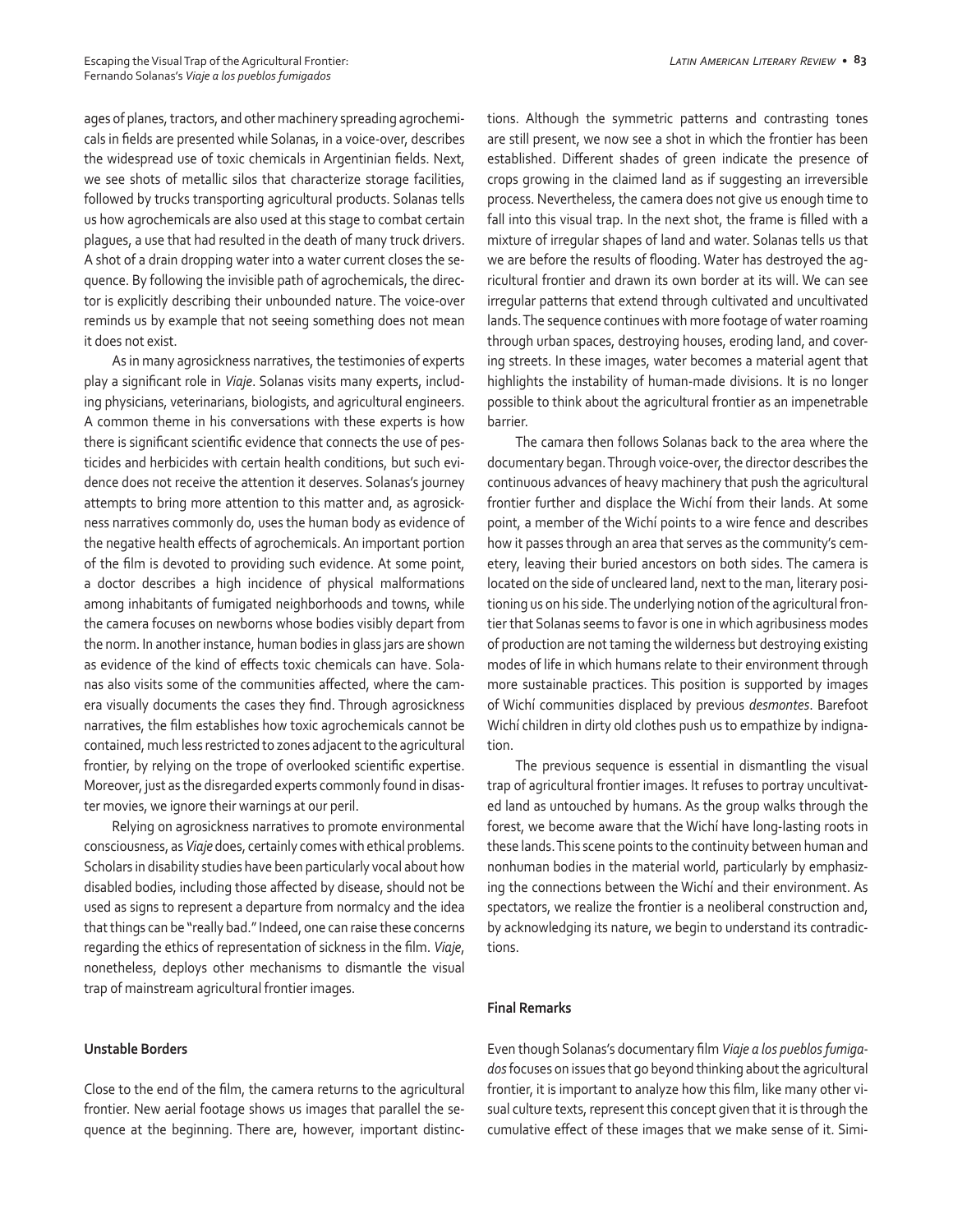larly, agrosickness narratives—a term I proposed to characterize the recurrent representations of sick bodies in works concerned with the negative effects of agribusiness practices—are not limited to areas close to the agricultural frontier or where it is being created. Many of them take place in areas traditionally devoted to agriculture that have been transformed by the expansion of large-scale, intensive, monoculture farming. Moreover, agrosickness narratives stretch across numerous other film and literary genres, from horror and science fiction to biographies.

Understanding the agricultural frontier as a dynamic environment is crucial when it comes to examining the effects of pesticides and herbicides—and toxic chemical substances more generally. In this sense, literary and cinematic representations allow us to go beyond what we see at first sight. This is the case of *Viaje*, which urges us to interrogate how we engage with images of environmental degradation and reflect on the connections between representational, environmental, and health issues. The film's critical potential, however, presents some limitations. Although it thoroughly examines the paths followed by agrochemicals into rural and urban communities, it tells us very little about how those agrochemicals travel and affect the ecosystems beyond the border, where humans are no longer at the center. Nonetheless, it gives us some muchneeded tools to be able to grasp the intricacies of how globalized agribusiness practices are changing our world. As I have described, the film explicitly resists the "flattening" of the land by highlighting its multiple and complex dimensions, for example, juxtaposing aerial shots and representations at ground level of humans, nonhuman animals, and plants that inhabit the ecosystems transformed by the clearing of woods and forests. Furthermore, it makes evident the artificiality of the human-made boundary by showing us the unrestrained nature of the agrochemicals used to keep the frontier in place.

### **NOTES**

1 By "agribusiness" I understand the system that enables large-scale industrial agriculture. Although agribusiness encompasses many areas related to agriculture (e.g., financing, distribution, marketing, etc.), in this article, I use the term to refer to industrial agricultural production and the set of practices that characterize it, like intensive farming, large areas of land dedicated to monocultures, the marginalization of small-scale farmers in favor of corporations, and its reliance on a wide range of proprietary technologies controlled by multinationals that include heavy machinery, biotechnology and genetic engineering of crops, and the use of large amounts of agrochemicals for pest control.

<sup>2</sup>Throughout this article, when the Spanish title of a film is mentioned, I provide in italics the English title if one is available. If there is no official English title for the film, I include an English translation of the Spanish title without using italics.

<sup>3</sup>The enthusiastic adoption of neoliberalism in Argentina, from the 1970s by the military junta and later by democratic governments in the 1980s and 1990s, affected all areas of life in the country, including agricultural production. The neoliberal model had a significant impact on agricultural policies and priorities. During the 1990s, the government promoted the transformation of the Argentine countryside, with a spectacular expansion of land devoted to large-scale industrial agriculture based on monocultures, such as soybeans (Leguizamón 49). This model had significant environmental consequences, including the destruction of habitats (i.e., the expansion of the agricultural frontier) and the toxic effects of using large amounts of agrochemicals.

# **WORKS CITED**

Alaimo, Stacy. *Bodily Natures: Science, Environment, and the Material Self*. Indiana University Press, 2010.

- Arenillas, María Guadalupe, and Michael J. Lazzara. "Introduction." *Latin American Documentary Film in the New Millennium*, edited by Arenillas and Lazzara, Palgrave Macmillan, 2016, pp. 1-19.
- Bernhardt, Emily S., Emma J. Rosi, and Mark O. Gessner. "Synthetic Chemicals as Agents of Global Change." *Frontiers in Ecology and the Environment*, vol. 15, no. 2, 2017, pp. 84-90.

Bonano, Mariana, and Sánchez, María C. "Los documentales de Fernando 'Pino' Solanas (2004-2008) y la producción de una identidad argentina." *Question/ Cuestión*, vol. 1, no. 27, 2010. perio.unlp.edu.ar/ojs/index.php/question/article/view/988. Accessed 10 Apr. 2021.

Burton, Julianne. "Toward a History of Social Documentary in Latin America." *The Social Documentary in Latin America*, edited by Burton, University of Pittsburgh Press, 1990, pp. 3-30.

- Fernández Bouzo, Soledad, and Patricio Bruno Besana. "El papel del cine comunitario en las redes de movilización ambientalistas de Argentina." *Ecología Política*, no. 57, 2019, pp. 86-91.
- Houser, Heather. *Ecosickness in Contemporary U.S. Fiction: Environment and Affect*. Columbia University Press, 2014.

Hughes, Helen. *Green Documentary: Environmental Documentary in the Twenty-First Century*. Intellect, 2014.

Leguizamón, Amalia. *Seeds of Power: Environmental Injustice and Genetically Modified Soybeans in Argentina*. Duke University Press, 2020.

Levit Koldorf, Julio. *Modelo de País: cine, comunicación y política. Análisis de discurso político en documentales del director Fernando "Pino" Solanas producidos entre los años 2007 y 2011*. 2020. Universidad de Zaragoza, PhD dissertation.